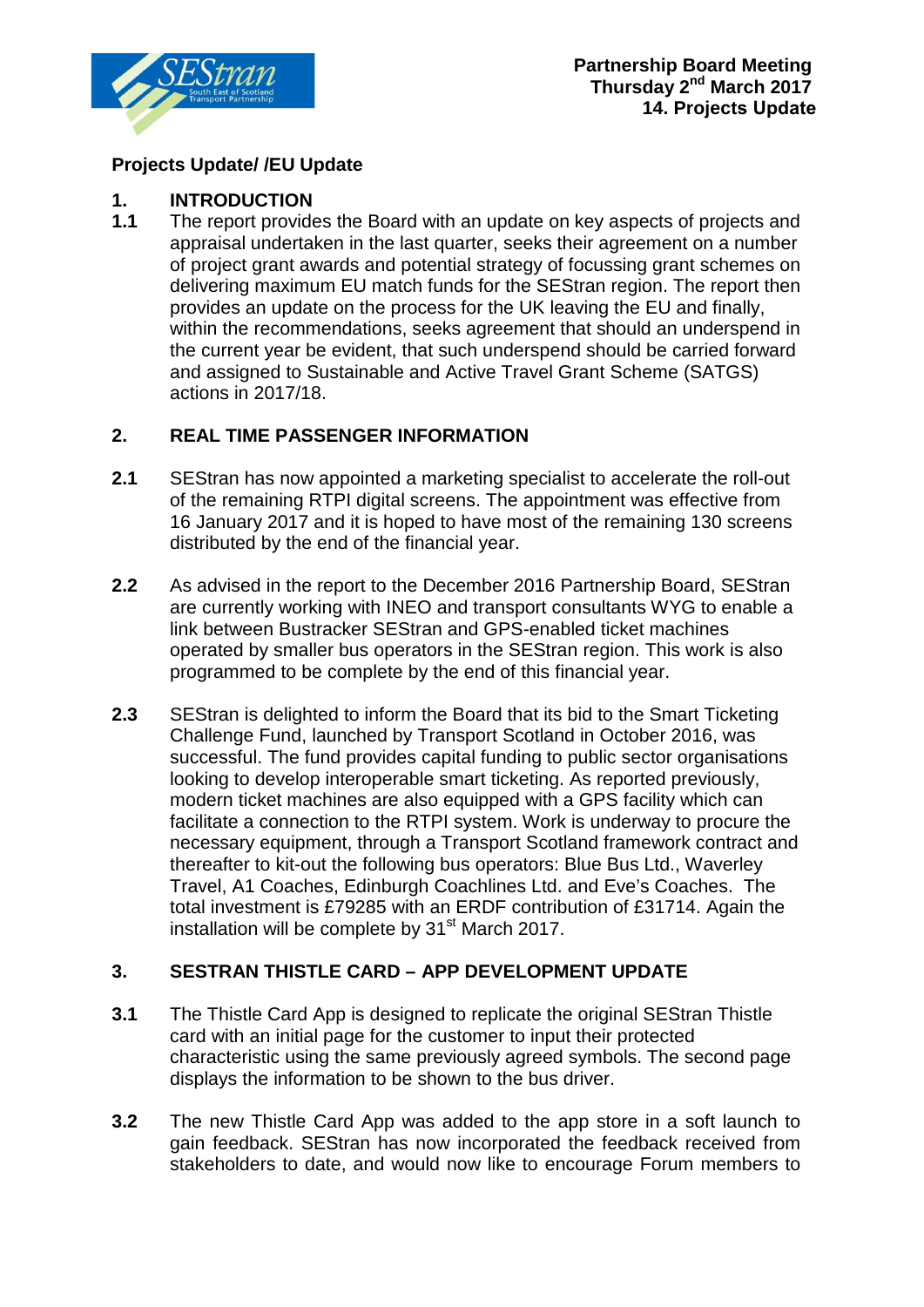circulate the app through their own communications channels.

- **3.3** SEStran are now in discussions with experts such as Code Clan and xDesign to identify further potential for the apps development.
- **3.4** Hitrans (Highlands and Islands Strategic Transport Partnership) alongside Tactran (Tayside and Central Scotland Transport Partnership) have both now launched their own versions of the Thistle Card using templates provided by SEStran.
- **3.5** Promotional campaigns with Forth 1 and Forth 2 to further publicise Bustracker SEStran and the Thistle Card were launched on 22 February and will run until the end of the financial year. These are intended to encourage more use of the bus and to increase awareness of the Thistle Card.

#### **4. Sustainable and Active Travel Grant Scheme**

- **4.1** The SEStran Sustainable and Active Travel Grant Scheme aims to support and encourage Travel Planning and Active Travel measures. SATGS can be used to support physical measures implemented as part of a Travel Plan and provide support for organisations actively developing a Travel Plan.
- **4.2** Grants have in the past ranged from £500 to £25,000 and normally up to a maximum of 50% of any proposal, although in exceptional circumstances higher awards may be made. However, as described in paragraph 5.5 other options for the use of this fund will be considered in the next financial year.

## **5. Regional Cycle Network Grant Scheme (RCNGS)**

- **5.1** SEStran operates the Sustrans funded Regional Cycle Network Grant which seeks to encourage the development of the Cycle Network throughout the Region, in particular cross-boundary infrastructure.
- **5.2** The RCNGS can be used to support feasibility studies, design work, the development of infrastructure and monitoring, as well as supporting innovation and public engagement. Grants generally range from £500 to £25,000 although higher sums will be considered.
- **5.3** The Grant Scheme is now closed for this financial year as the funding, plus an additional £25,000 offered by Sustrans, has been allocated. The Board's approval is sought for the following grants:

| <b>BioQuarter Topographical Survey to</b> | £8,000   |
|-------------------------------------------|----------|
| complement existing feasibility work      |          |
| <b>Transition St Andrews- Crail to St</b> | £3917.50 |
| Andrews cycle link further                |          |
| landowner consultation                    |          |
| Edinburgh and Lothians                    | £65,000  |
| <b>Greenspace Trust-Diaches Braes</b>     |          |
| surface upgrade                           |          |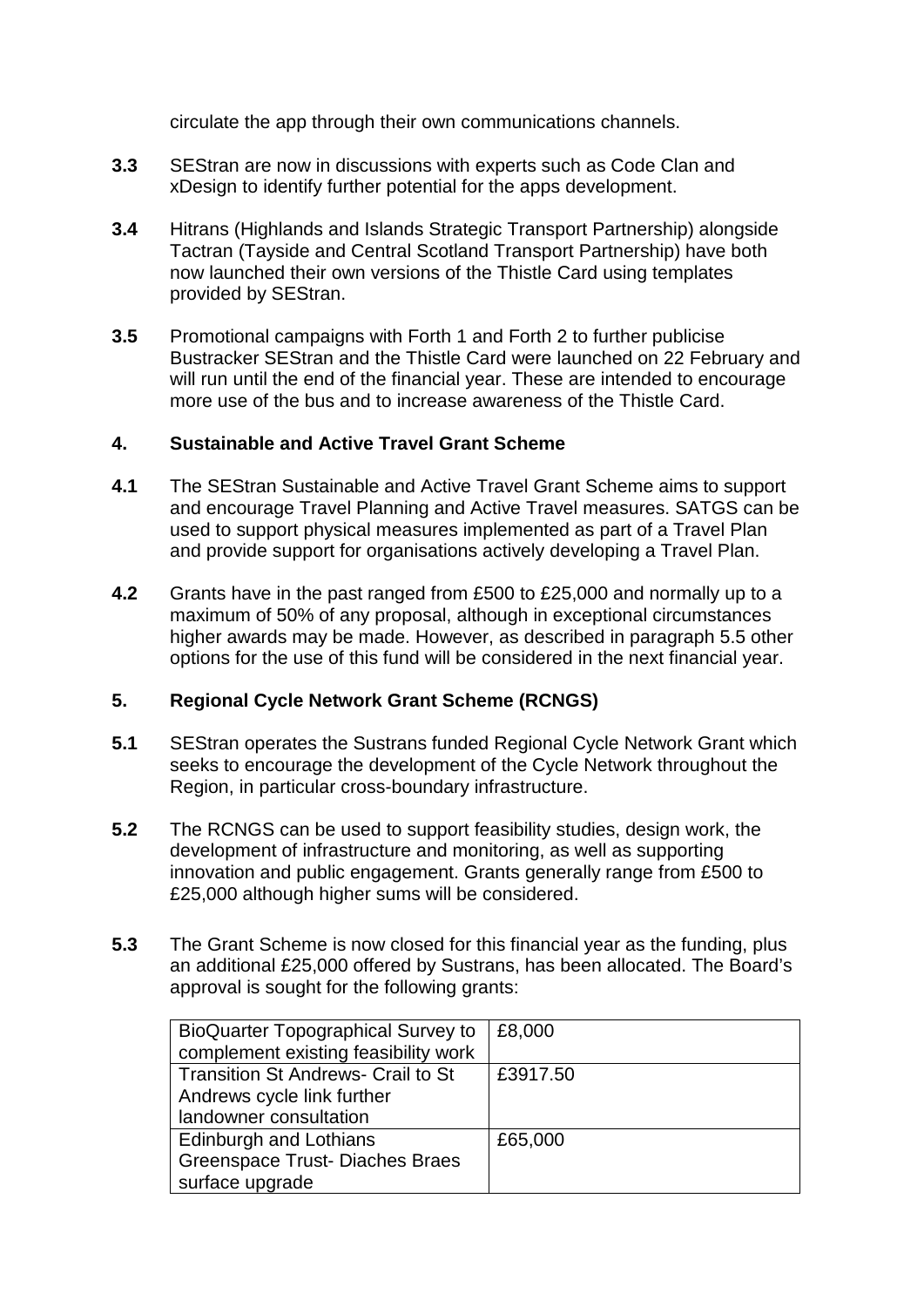- **5.4** As advised in the financial update to the previous Partnership Board meeting, an under spend of £56,000 relative to the approved budget was predicted and, as recommended, this would be used for increased investment in projects. The Diaches Braes upgrade is recognised as a strategic link in SEStran's Cross-Boundary Cycle Development study. The total cost of the upgrade work amounts to £105,000 and the Board is requested to agree to a contribution from SEStran of £40,000 in order to fully fund the project.
- **5.5** In anticipation of a reduced level of expenditure in the RTPI project, as a result of a reduced need for further development work, it is proposed to increase the budget under the heading of Sustainable and Active Travel Grant Schemes and look to achieve best value for investment by seeking to match fund potentially larger schemes in combination with the Regional Cycle Network Grant Scheme and EU funding.

#### **6. European Projects Update**

- **6.1 SocialCar'** aims to integrate public transport information, car-pooling and crowd sourced data in order to provide a single source of information for the traveller to compare multiple options/services.
- **6.2** The last Social Car meeting was held in Brussels as part of the mid-term conference on the 22nd of November. Local Stakeholder groups will resume in February/March of this year, and will seek additional test users later in 2017.
- **6.3 'SHARE-North'** addresses the concept of 'Shared Mobility' and looks at the development, implementation and promotion of Car Clubs, Bike Sharing and Car Sharing. The planned living labs will integrate modern technology with activities to support changes in mobility behaviour. The objectives are: resource efficiency, improving accessibility (incl. non-traditional target groups), increased efficiency in the use of transport infrastructure, reduction of space consumption for transport, improving quality of life and low carbon transport.
- **6.4** As part of the project's dissemination tasks, a series of webinars are to be held during the lifetime of the project. The first took place on the  $20<sup>th</sup>$  of January, with an introduction to the 'Sharing Economy'.
- **6.5 REGIO-MOB** aims to promote "learning, sharing of knowledge and transferring best practices between the participating regional and local authorities to design and implement regional mobility plans (or Regional Transport Strategies) bearing in mind the stakeholders with regional relevance and contributing to the sustainable growth of Europe." Accordingly this project provides an opportunity for SEStran to attract European funding towards the necessary development of the RTS and to learn and share knowledge with other cities throughout Europe. The project will attract 85% funding from Europe.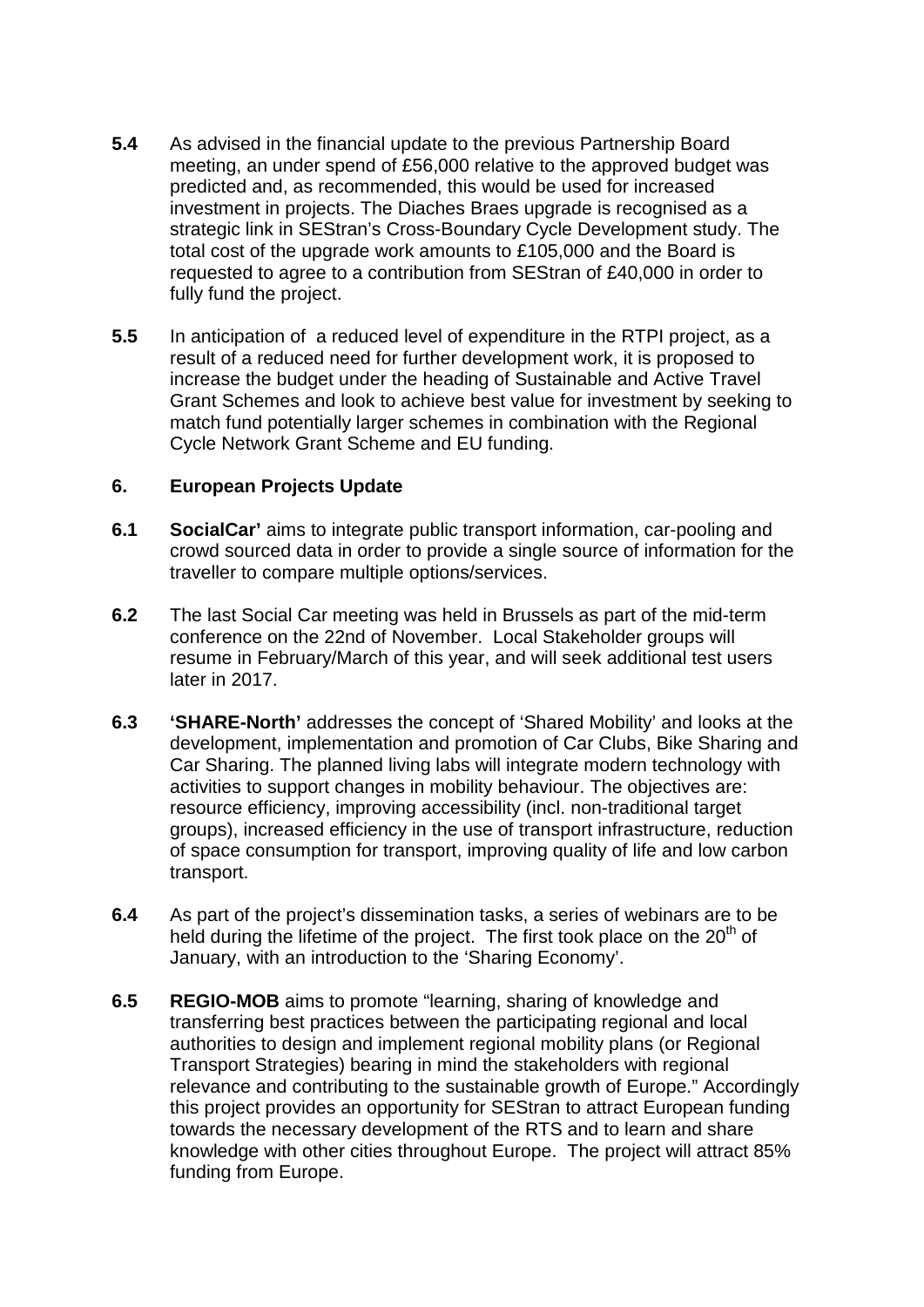**6.6** The last REGIO-MOB consortium meeting was held in Edinburgh at the City Chambers on the 11th and 12th of January. Park and Rides and Edinburgh's A90 Queue Management System were two examples of best practice chosen by the REGIO-MOB project partners. Presentations from both Edinburgh City Council and Stagecoach East Scotland were given, and a subsequent workshop was hosted by SEStran.

### **7. Opportunities For New European Projects**

### **7.1 Interreg, North West Europe**

**SCRIPT** (Sustainable Carbon Reduction in Port Transport) It is well understood that transport, in general, is a major contributor to carbon emissions totals and freight transport's contribution is significant; with a particular concentration around ports and their hinterland as a result of the necessary traffic required to transfer goods to and from the ports.

**7.1.1** SEStran and partners' objective is to engage with ports and freight transport operators and their supply chains in selected estuarine and inland waterway locations within the North West Europe area to effect large-scale behavioural change with respect to the use of low carbon logistics and transportation and the implementation of different low carbon solutions. Work continues towards a submission in March this year with a meeting due to be held in Brussels in February.

#### **7.2 Interreg, North Sea Region**

#### **7.2.1 SURFLOGH (Sustainable Urban Logistics Hubs)**

The original SURFLOGH project bid, aimed at improving the role of logistic hubs in the network of urban logistics in the North Sea Region, submitted in the previous call last year, was unsuccessful. However, led by the Province of Drenthe in the Netherlands, the partnership and bid has been re-cast with SEStran remaining as a full partner along with Napier University's Transport Research Institute (TRI) and re-submitted at the beginning of February. A response to the bid is expected in June 2017.

#### **7.3 Horizon 2020**

#### **7.3.1 I-MAsS** (Inclusive Mobility As a Service)

In partnership with Leeds University, Institute for Transport Studies and CENIT in Spain, SEStran is currently pursuing a bid to Horizon 2020. The consortium for this project now includes 8 academic/research institutes, 5 cities/regions and approximately 10 demonstration projects in total. SEStran's role in this project will be a demonstration project in partnership with Young Scot, called yTravel. yTravel will aim to develop and deliver innovative ways to provide inclusive mobility and accessibility solutions to all young people aged 16-25 years living in the South East of Scotland, based on co-produced identification of needs and innovative solutions. The deadline for submission of this project is February 2017.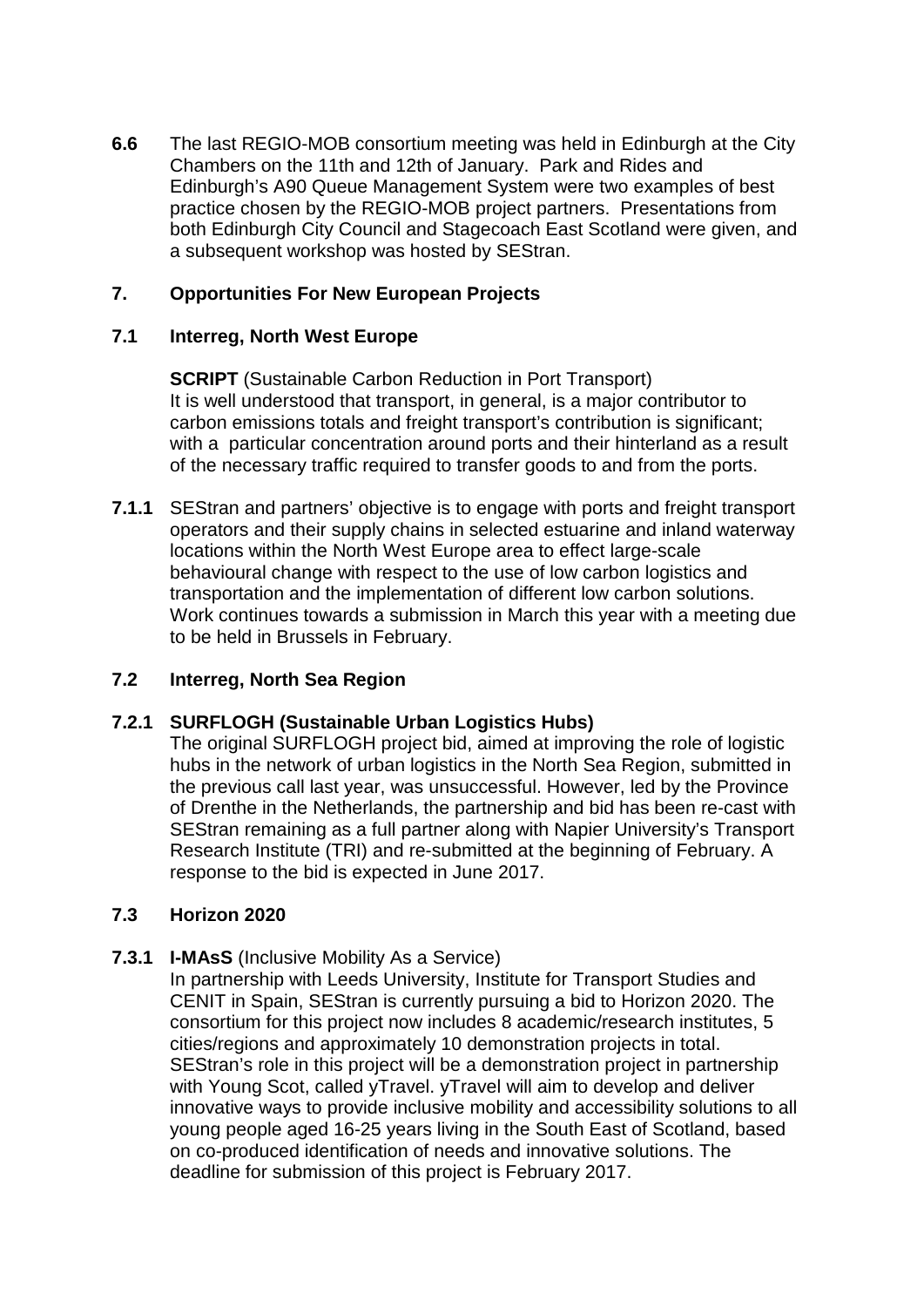## **7.3.2 INSTINCT**

A further bid in partnership with Napier's TRI which will address the longstanding problem of the integration of transport infrastructure and urban development policies has been submitted. It will focus on the development and take-up of practical measures by municipal, regional and national governments, and public transport companies and organisations, to improve this integration and so deliver more sustainable transport and spatial development on the ground. This in turn will increase the attractiveness and convenience of sustainable modes of transport (public transport, cycling and walking) and at the same time reduce transport-related energy use and greenhouse gas emissions.

## **8. EU Exit**

**8.1** The UK government has reaffirmed that the Article 50 process will be initiated at the end of March 2017. In January, the Prime Minister outlined her approach to the process and intended strategy to achieve the best deal for the UK. This will include coming out of the single market and will necessitate making new arrangements with individual countries, following the exit process.

# **9. Scottish Transport Awards 2017**

**9.1** Now in its 15th year, the prestigious Scottish Transport Awards 2017 brings together the transport community to recognise and celebrate industry achievements across Scotland.

Supported by the Scottish Government and Transport Scotland, this year's ceremony will be held at the Radisson Blu Hotel in Glasgow on 15th June 2017.

Roy Brannen, Chief Executive, Transport Scotland on the Scottish Transport Awards:

"These Awards are a great opportunity to recognise the contribution by our professionals in improving and enhancing Scotland's transport networks. Everyday Transport Scotland sees the effort, collaboration and results from everyone involved in providing a successful journey for Scotland's travelling public, and I am delighted to be asked to take on the task of helping to judge and identify these nominated schemes that showcase the best approach."

- **9.2** SEStran has put forward four entries for the awards, as follows:
	- **Bustracker SEStran**, with an emphasis on the digital screens element.
	- **Thistle Card**
	- **X-Route** To remind the Board, this involved groups of young people, from various socio-economic backgrounds across the south east of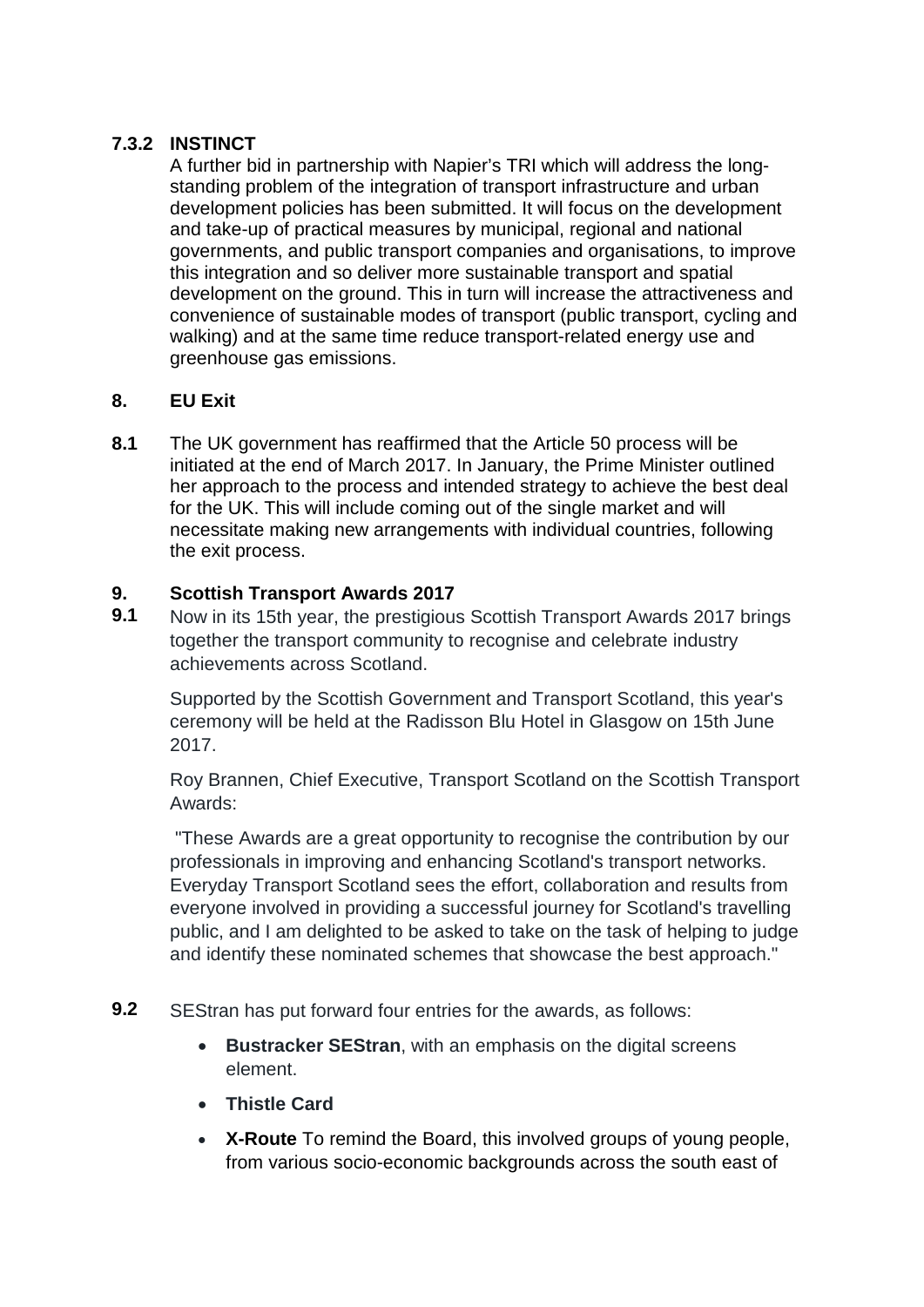Scotland, discussing the barriers they face when considering using active travel as a means of transport. The report was conducted using Young Scot's Co-design method, where young people are involved much earlier in decision making process through a highly participative approach developing informed insights, ideas, recommendations and solutions for service development, policy and practice.

• **Regio-mob**, which is described above and was entered under the category "Transport Team / Partnership of the Year", highlighting he international partnership and focus on sustainable transport.

#### **10. Recommendations**

- **10.1** The Board is invited to:
	- Note the content of the report;
	- With reference to Item 5.3, as recommended by the Performance & Audit Committee (P&A), approve grant awards for City of Edinburgh Council for £8000, St Andrews University for £3917.50, and Edinburgh and Lothians Greenspace Trust for £65,000;
	- With reference to Item 5.4, as recommended by the P&A, approve a contribution from SEStran of £40,000 to the Diaches Braes project;
	- Agree to focus SEStran's two grant schemes (STATGS & RCNGS) on achieving greater value for money by seeking to attract EU match funding for investment in potentially larger projects.
	- Agree any underspend evident at the end of the current year be carried forward into the financial year 2017/18 and assigned to the Sustainable & Active Travel Grant Scheme.

#### Jim Grieve **Head of Programmes** 23<sup>rd</sup> February 2017

| <b>Policy Implications</b>    | Change of emphasis on SEStran's two grant<br>schemes by potentially combining funds to<br>seek larger levels of EU match funding. |
|-------------------------------|-----------------------------------------------------------------------------------------------------------------------------------|
| <b>Financial Implications</b> | As detailed in this report, particularly the<br>sections highlighted in the 'Recommendations'.                                    |
| Equalities Implications       | Promotional campaigns underway to attract<br>more users to the Thistle Card and to public<br>transport.                           |